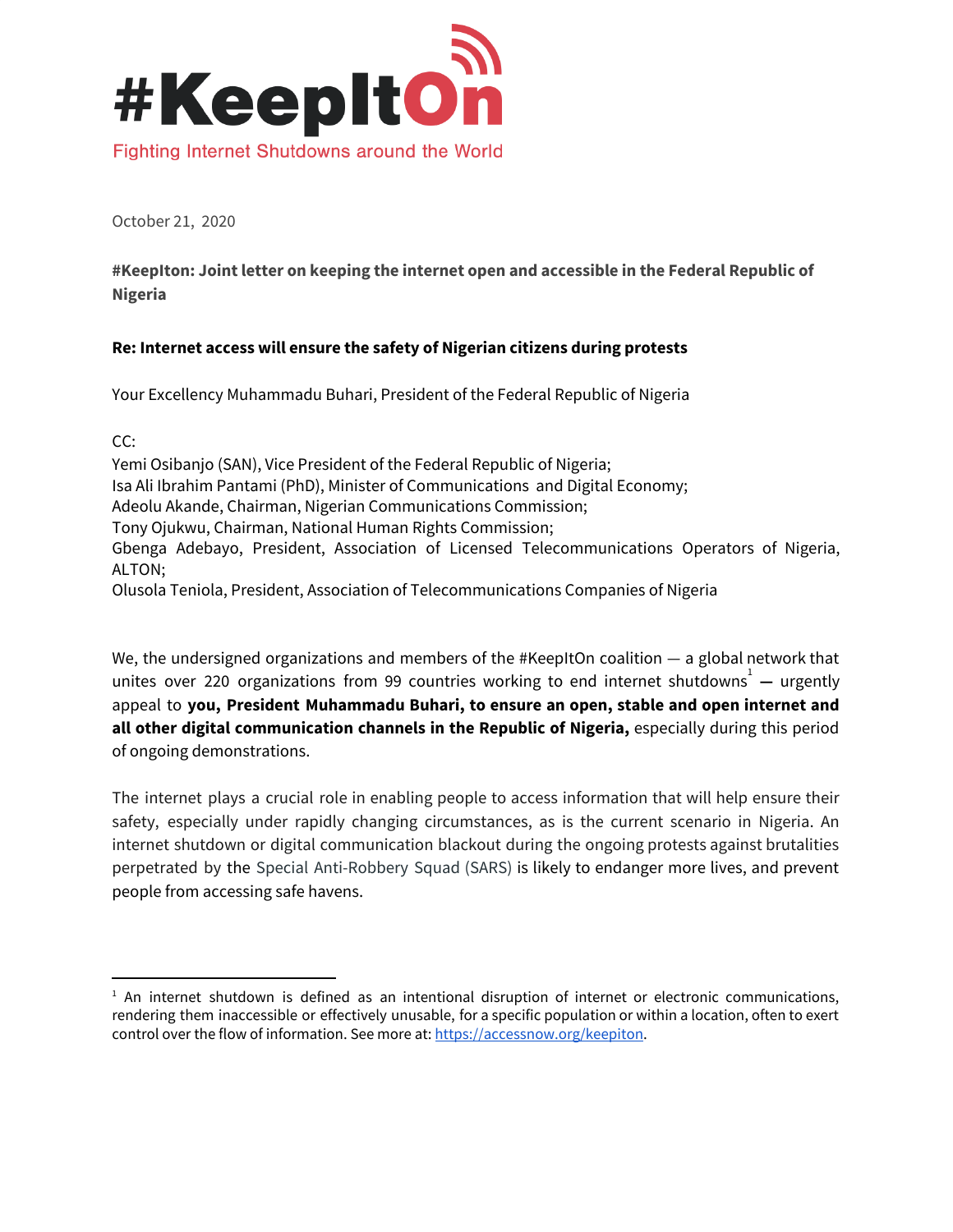

This exceptional moment in Nigeria reinforces the need for the government to ensure the security of the protesters, notably given recent reports of attacks from [security](https://www.bbc.com/news/world-africa-54551629) forces and armed militia. The government should respectfully engage the protesters, protect their rights to peaceful assembly and free expression, and warrant that there will be no profiling of demonstrators.

## **Internet shutdowns harm human rights, disrupt emergency services, and cripple economies**

Mr. President, research shows that internet shutdowns and violence go hand in hand.<sup>2</sup> Shutting down the internet during these critical moments in Nigeria during a deadly [pandemic](https://www.accessnow.org/keepiton-internet-shutdowns-put-lives-at-risk-during-covid-19/) would add fuel to the fire. Internet shutdowns violate fundamental human rights such as freedom of expression and opinion, access to information, press freedom, and freedom of assembly. By disrupting the free flow of information, shutdowns exacerbate any existing tensions in the society and increase the likelihood of protests, as well as serving to conceal any violence and human rights violations perpetrated either by state or non-state actors. Also, without access to communications tools, [journalists](https://www.africaportal.org/features/journalists-under-duress-internet-shutdowns-africa-are-stifling-press-freedom/) and the media would be [unable](https://www.africaportal.org/features/journalists-under-duress-internet-shutdowns-africa-are-stifling-press-freedom/) to report freely and safely.

Free and open internet has fostered unprecedented creativity and innovation, provided access to information, and opened other kinds of social, economic, cultural, and political opportunities across the globe. We have only seen this underscored throughout the COVID-19 pandemic. The technical means used to block access to information online often dangerously undermines the stability and resilience of the internet. Network disruptions also destabilize the internet's power to support small business livelihoods and to drive economic development.<sup>3</sup>

Although governments attempt to justify network disruptions for various reasons, in reality, internet shutdowns deny people access to vital and life-saving information, and emergency services, plunging whole communities into fear and confusion.

According to United Nations Special Rapporteurs in a [statement](https://www.ohchr.org/EN/NewsEvents/Pages/DisplayNews.aspx?NewsID=26139&LangID=E) made at RightsCon 2020, with the closing of civic space and restrictions on offline media, access to universal, open, affordable, secure, and stable Internet is vital to save lives, to prevent abuses, to continue to promote and protect human rights and urgently increase access to information."

<sup>&</sup>lt;sup>2</sup> Anita R. Gohdes, 'Pulling the Plug: Network Disruptions and Violence in the Syrian Conflict' (Journal of Peace Research: 31 January 2014)

<sup>&</sup>lt;[http://www.anitagohdes.net/uploads/2/7/2/3/27235401/gohdes\\_synetworkaug14.pdf>](http://www.anitagohdes.net/uploads/2/7/2/3/27235401/gohdes_synetworkaug14.pdf) accessed 24 March 2017.

<sup>3</sup> Darrell West, (Brookings Institution, October 2016) "Internet shutdowns cost countries \$2.4 billion last year" <https://www.brookings.edu/wp-content/uploads/2016/10/intenet-shutdowns-v-3.pdf>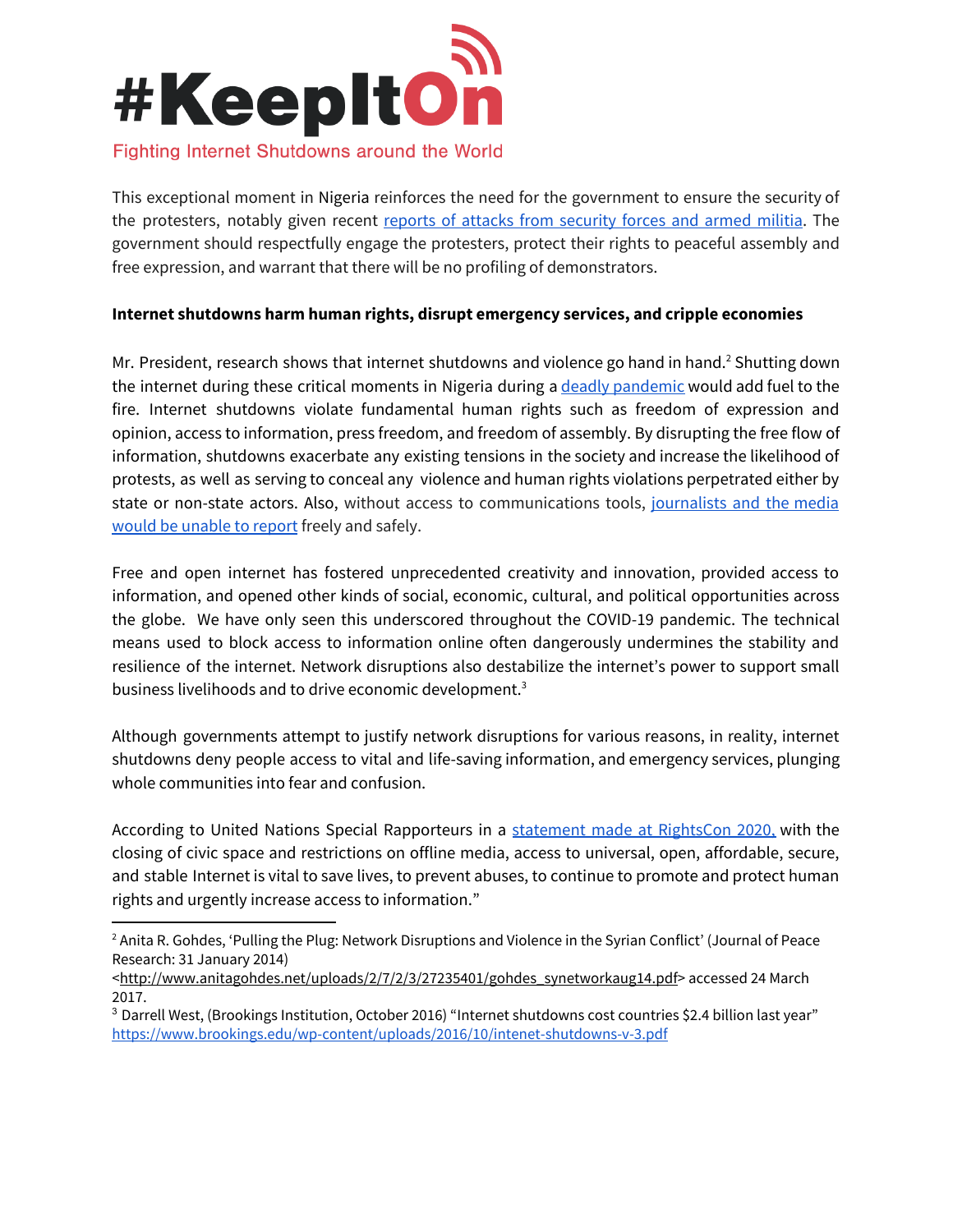

We draw your attention to a [statement](https://www.ohchr.org/en/NewsEvents/Pages/DisplayNews.aspx?NewsID=25788&LangID=E) made by Clément Voule, the UN Special Rapporteur on the Rights to Freedoms of Peaceful Assembly and of Association, that clearly states that in this time when physical assemblies are restricted, it is all the more necessary that access to, and use of, the internet be ensured. States should also actively take measures to ensure affordable access to the internet extends to the entirety of the global population.

## **Internet shutdowns contravene national and international laws**

Internet shutdowns violate provisions of the national constitution of Nigeria, as well as regional and international frameworks, such as the *Universal Declaration of Human Rights* (UDHR), and the *African Charter on Human and Peoples' Rights* (ACHPR), which Nigeria has ratified. In terms of Principle 38(2) of the *Declaration of Principles on Freedom of Expression and Access to [Information](https://www.achpr.org/legalinstruments/detail?id=69) in Africa*, states shall not engage in or condone any disruption of access to the internet and other digital technologies for segments of the public or an entire population.

The UN Human Rights Committee, the official interpreter of the *International Covenant on Civil and Political Rights*, emphasizes in its General Comment no. 34 that restrictions on speech online must be strictly necessary and proportionate to achieve a legitimate purpose.<sup>4</sup> Shutdowns, by contrast, disproportionately impact all users, and unnecessarily restrict access to information and emergency services communications during crucial moments. Shutdowns are neither necessary, nor effective at achieving a legitimate aim, as they block the spread of information, contribute to confusion and disorder, and obstruct public safety.

As a coalition that believes in the internet as an enabler of all other human rights, we call on you to undertake the necessary measures to ensure that the internet service providers and relevant actors ensure an open, accessible, and secure internet across Nigeria throughout this period and beyond. We respectfully request that you use the important position of your offices to:

- Ensure that the internet, including social media and other digital communication platforms, remains open, accessible, inclusive, and secure across the Federal Republic of Nigeria;
- Publicly assure the people of the Federal Republic of Nigeria that the internet and all social media platforms will be on, and to notify the public of any disruptions;

<sup>4</sup> UN Human Rights Committee (UN, July 2011) "General Comment No. 34" <http://www2.ohchr.org/english/bodies/hrc/docs/GC34.pdf>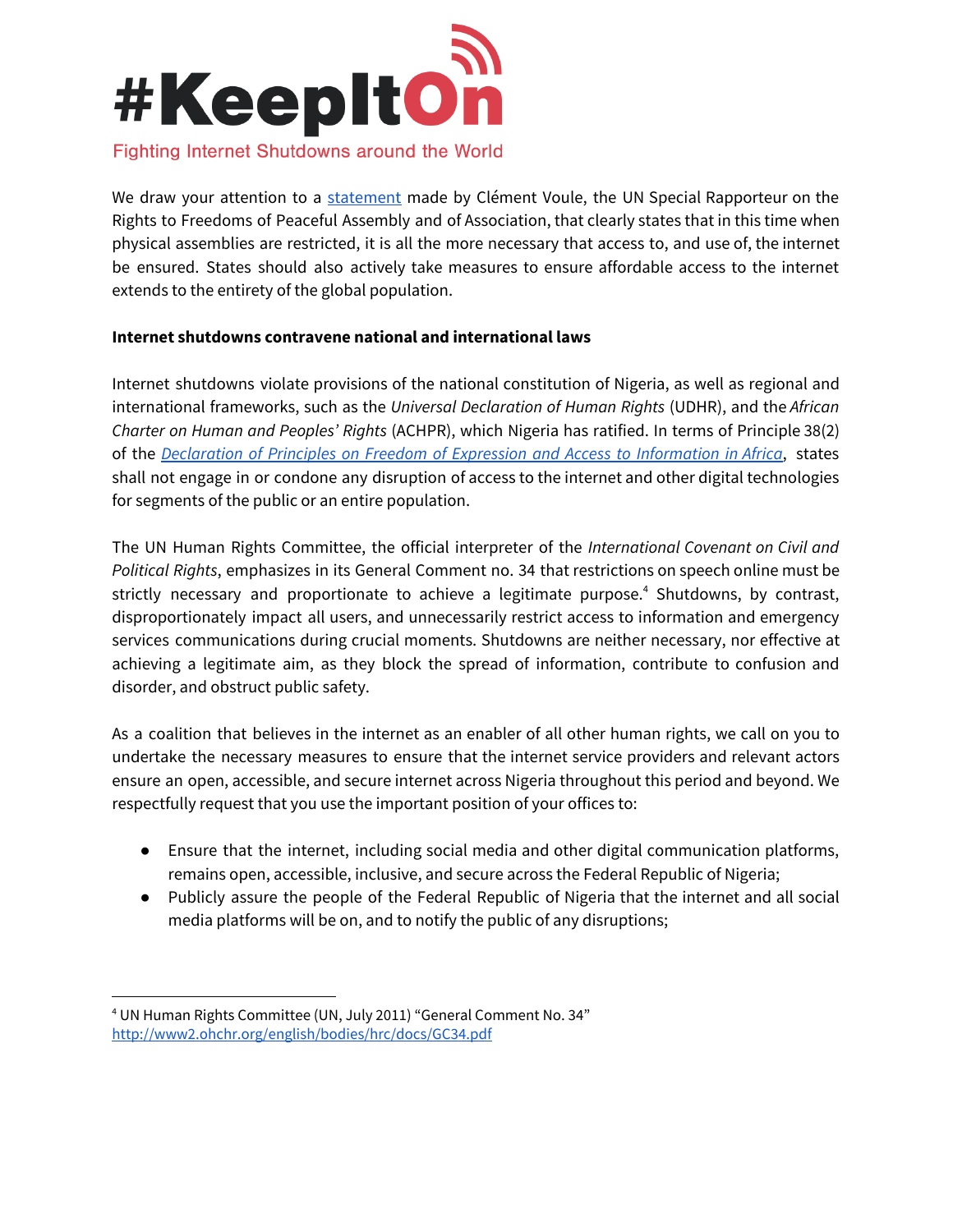

## ● Order the various ISPs operating in the country to provide quality, secure, freely open internet and inform internet users of any disruptions and work around the clock to fix any identified

- disruptions likely to impact the quality of service they receive; and
- Ensure the security of protesters and that they will not be surveilled and profiled for retribution.

We are happy to assist you in any of these matters.

Sincerely,

Access Now Advocacy Initiative for Development (AID) African Freedom of Expression Exchange (AFEX) AfricTivistes AfroLeadership Africa Open Data and Internet Research Foundation AI for the People African Academic Network on Internet Policy Alliance for Affordable Internet - A4AI ASUTIC Senegal Article 19 Bloggers of Zambia BudgIT FoundationBudgIT Foundation Internet Society, Nigeria Chapter Center for Advancement of Rights and Democracy (CARD Ethiopia) Centre for Information Technology and Development Centre for Legal Support (CLS) Center for Media Studies and Peacebuilding (CEMESP-Liberia) Collaboration on International ICT Policy for East and Southern Africa (CIPESA) Common Cause Zambia Dangerous Speech Project DefendDefenders Gambia Cyber Security Alliance Internet Freedom Foundation Internet Sans Frontieres (Internet Without Borders) International Press Centre (IPC)